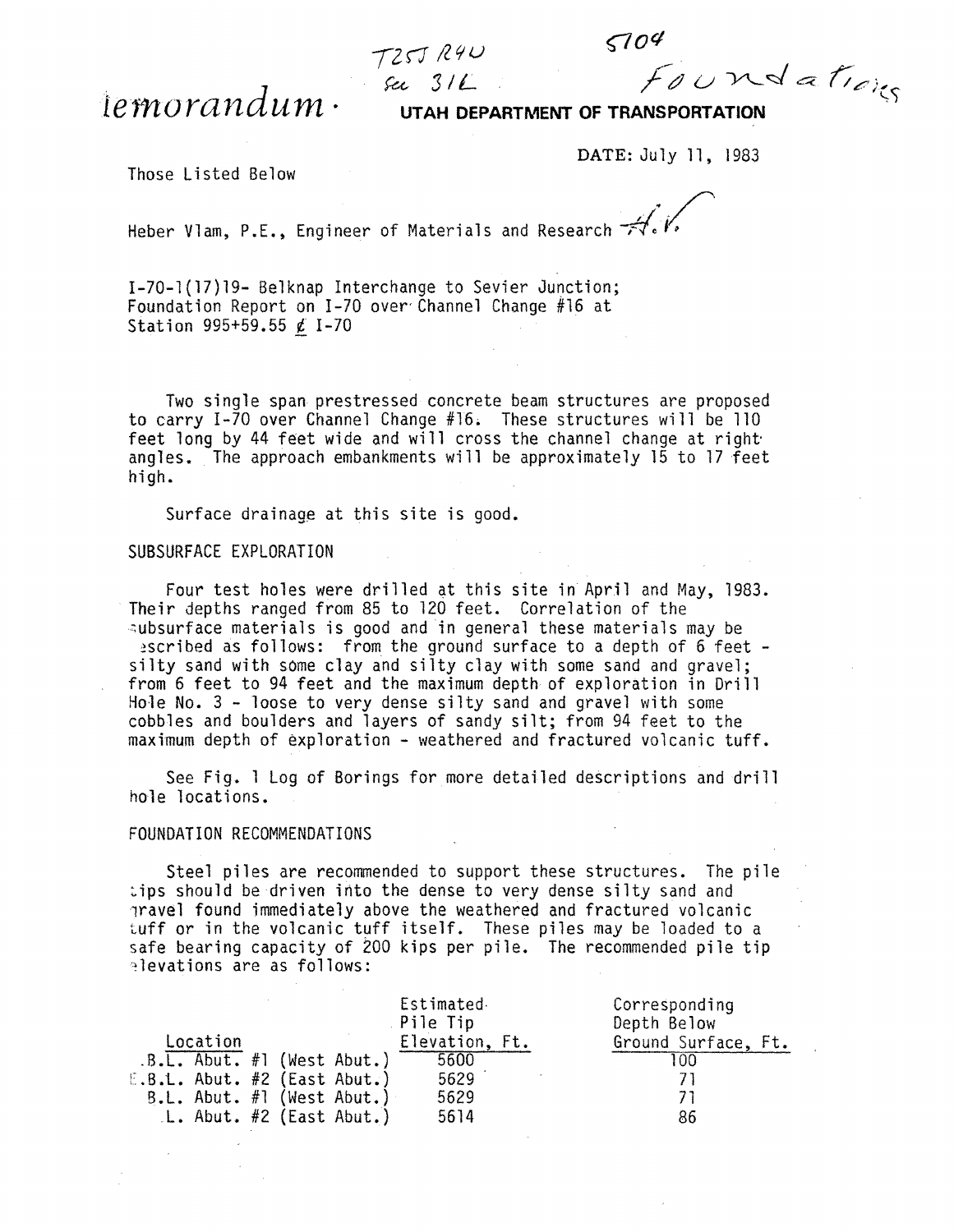Drill Hole Orill Hole  $No. 3$  $N_O$  4 **KEY TO DRILLING LC RELATIVE DENSITY(NON-PLASTIC**  $512.996+12$ Sta, 996+12<br>65 Ft. Rt. of I-70 £ 65 Ft. Lt of I-70 L VERY LOOSE - LESS THAN 4 BLOW:  $1005F - 4$  TO 10 BLOWS PER FOC. MEDIUM - 10 TO 30 BLOWS PER FOOT L *vations itions* DENSE - 30 TO 50 BLOWS PER FOO Depths Ground Line  $\mathcal{E} \mathcal{L} \mathcal{L}$  $B.P.F.$ Caround Line **VERY DENSE-MORE THAN 50 BLOS**  $Depi$ :5  $5700 -$ Silty sand and clay 王朝 Silty sand and clay CONSISTENCY (PLASTIC-SILT 8 VERY SOFT-LESS THAN 2 BLOWS †ੱਹ  $A - 2 - 4 - NP - 28$  $\mathfrak{s}$  $SOFT - 2TO 4 BLOWS PER FOOT$ Loose to dense-**MEDIUM - 4 TO 8 BLOWS PER FOO** silty sand and gravel  $\frac{1}{2}$ <br> $\frac{1}{2}$ <br> $\frac{1}{2}$ <br> $\frac{1}{2}$ <br> $\frac{1}{2}$ <br> $\frac{1}{2}$ <br> $\frac{1}{2}$ <br> $\frac{1}{2}$ <br> $\frac{1}{2}$ <br> $\frac{1}{2}$ <br> $\frac{1}{2}$ <br> $\frac{1}{2}$ <br> $\frac{1}{2}$ <br> $\frac{1}{2}$ <br> $\frac{1}{2}$ <br> $\frac{1}{2}$ <br> $\frac{1}{2}$ Loose to very dense-STIFF - 8 TO 15 BLOWS PER FOOT.  $\overline{10}$ 10  $\overline{7}$ silty *sand ond grovel* VERY STIFF IS TO 30 BLOWS PER ! **HARD-HORE THAN 30 BLOWS PER** with  $\alpha$  few cobbles 128 ond boulders, a few  $\lim_{\theta R \text{ min}}$  $\begin{bmatrix} 1 & 1 \\ 1 & 1 \end{bmatrix}$  IGNEOUS 20  $20$ 4-1-6 -NP-26<br>Und boulders, a few 18 clay and sandy silt  $\left[\begin{smallmatrix}\n\cdot & \cdot \\
\cdot & \cdot \\
\cdot & \cdot\n\end{smallmatrix}\right]$  shave  $\iota$  $\Box$ LINESTONE lenses of sandy silt  $\overline{1}$  $A - 1 - \alpha$   $-MP - 19$  $\overline{B}$  $\Box$  sano **AND CONGLOMERATE** ó, and sandy clay 10  $30<sup>1</sup>$  $30<sup>1</sup>$ Z3,  $\mathbb{Z}$ silr  $\frac{1}{2}$ polowire  $\overline{\mathbf{3}}$ Silty sand Sandy silt  $\frac{1}{14}$ **ENGIN**  $\Xi$ ciar  $[::]$  sanosrone  $38$  $A - 1 - 7 = NP - 21$  $A-1-a$  -NP-25 **Boulders S**SHALE **With** SILTSTONE 40 £ 40  $74$ 7 DRILL HOLE NO  $A - 4(5) - NP - 35$ 23  $A - 1 - 0 = -NP - 19$ 0 **OTOO E OR LT. OR RT. STATION**  $\frac{1}{25}$ Sandy silt  $\frac{\mathcal{D}}{\mathcal{D}}$ 18 **ELEVATIONS**  $B.P.F.$ 50 50  $26$ OEPTHS **GROUN! GROUND**<br>ELEVATION a<br>Boulder<br>El<sup>17</sup> EXAN  $A - 4(7)$   $31 - NP - 44$  $\overline{7}$ clay,<br>fine Sandy silt, traces of clay Sandy silt 60 60 32 7.  $A-4(B)-NP-31$ s aashto is<br>A-6(9) 37 4555  $745 -$ −655ਵੀਂ  $\frac{83}{8}$ Sandy silt DATE  $\frac{1}{2}$   $\frac{1}{2}$   $\frac{1}{2}$   $\frac{1}{2}$   $\frac{1}{2}$   $\frac{1}{2}$   $\frac{1}{2}$   $\frac{1}{2}$   $\frac{1}{2}$   $\frac{1}{2}$   $\frac{1}{2}$   $\frac{1}{2}$   $\frac{1}{2}$   $\frac{1}{2}$   $\frac{1}{2}$   $\frac{1}{2}$   $\frac{1}{2}$   $\frac{1}{2}$   $\frac{1}{2}$   $\frac{1}{2}$   $\frac{1}{2}$   $\frac{1}{2}$  <u>GROUND</u><br>WATER TABLE <sup>4552-</sup> 70 30 - 70  $34$ <br>Boulder  $\overline{157}$ Weathered and **THIN X**  $T^{1/2}$ 18 SAMPL fractured 15 Volconic Tuff **STRATA** ्वं 80 80 CHANGE  $\mathbb{Z}^{\prime}$  $A - 1 - C - NP - 14$  $50/2$ **SPLIT**<br>UNDIS  $85.2$ E 16 Ret 20' SAMPLE<br>SAMPLE<br>TYPE **LOCATION<br>OF SAMPLE** 90 计字首 57  $A - 1 - \alpha - N P - 16$  $79/11''$  $25'$ Ref.  $50/5'$ 5600 L 100<br>5599 l -100,9 SAMPLE NOT<br>RECOVERED 21 **REASO**<br>RECOV Ref  $so<sup>1</sup>$ **BOTTOM**<br>**OF HOLE** 4831 **WE WALL DESCRIPTION OF A**<br>140 LB. HAMMER FALLING<br>30 INCHES REQUIREDTO<br>DRIVE A STD. IV<sub>E</sub> ID.<br>2"0.D SAMPLE TUB<u>E IFT.</u> **ABBREVIATIONS**  $L, L \rightarrow L$  (GUIS LIMIT IN %) hange #16 P.I - PLASTIC INDEX **M. - NATURAL MOISTURE** Ret. - REFUSAL 2 50 BLOK ⇧ Drill Hole PEN-PENETRATION No. 3 NORTH **C.W.T.-GROUND WATER TAE B.P.F-BLOWS PER FOOT. N.P-NON PLASTIC<br>AASHTO- SOIL CLASSIFIC**  $65'$ UTAH STATE DEPARTMENT OF TRANS **MATERIALS and RESEARCH** Sta. 995+59.55 I-70 Sta. 15+49.00 Chnl. Ch. # 16 BELKNAP INTERCHANGE TO SEVIER NOTE: Woter table readings Were not token in Drill Holes<br>#2, #3 and #4 1-70 OVER CHANNEL CHANGE NO 55' rown by Kistler Checked By J. Ryan Checked By E.O. Charles Checked By ... Date Drilled: April & May 1983 Checked By Odd Callici Checked By Approval Recommended By Loren HRaugh Jrill Hole Received .......  $_{\text{Date}}$ Chief Structural Engr.  $N_O.4$ NO. BY DATE undations File No. 82-7-FS-37  $F - 495$ **REVISIONS** 

FIGURE 1